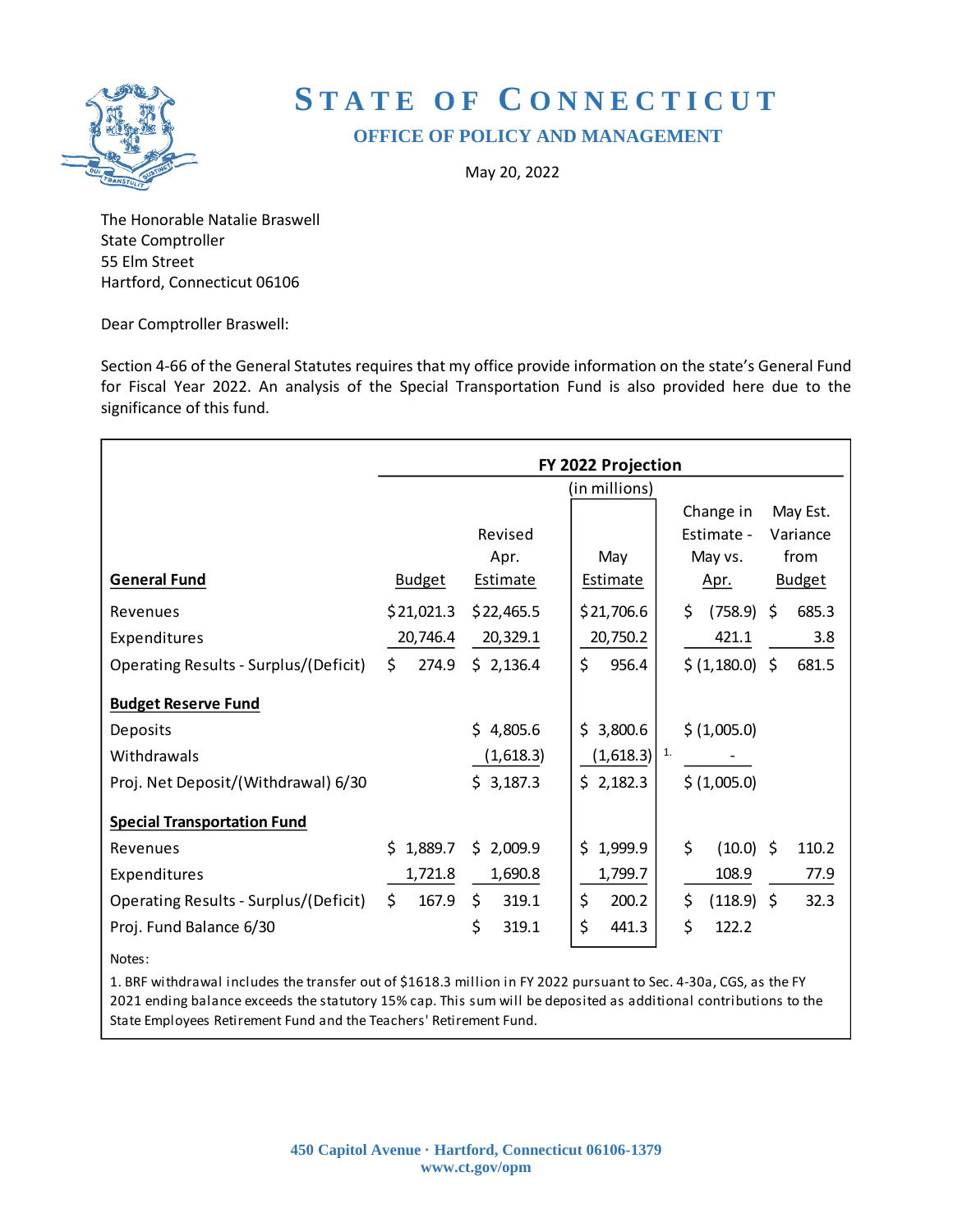# **General Fund**

The adopted FY 2022 budget anticipated a \$274.9 million balance at year end. We are projecting an operating surplus of \$956.4 million – 4.6 percent of the General Fund – down \$1,180 million from last month's forecast. The reduction in surplus in comparison to last month's letter is primarily the result of changes affecting FY 2022 contained in the budget bill for next fiscal year, House Bill 5506.

House Bill 5506, *An Act Adjusting the State Budget for the Biennium Ending June 30, 2023, Concerning Provisions Related to Revenue, School Construction and Other Items to Implement the State Budget and Authorizing and Adjusting Bonds of the State*, made several changes that reduced the projected FY 2022 surplus by \$1.21 billion as follows:

- Eliminated the use of ARPA for General Fund revenue replacement (\$559.9 million)
- Transferred federal revenue related to future costs of home and community based services reinvestments from FY 2022 to FY 2023 (\$83.2 million)
- Transferred General Fund revenue from FY 2022 to FY 2023 to support Child Tax Credit payments (\$125 million)
- Made other transfers out of the General Fund (\$20.8 million)
- Carried-forward various FY 2022 lapsing funds for use in FY 2023 (\$127.7 million)
- Utilized FY 2022 lapsing funds to support the cost of the recent labor agreement over the course of the biennium (\$224.1 million)
- Utilized FY 2022 lapsing funds to increase support for higher education (\$70.7 million)

In addition to changes resulting from legislation passed during the 2022 session, this month's forecast reflects relatively minor net changes in projected General Fund revenues and expenditures as discussed below.

Our forecast of the Budget Reserve Fund (BRF) balance is depicted below. After accounting for transfers out of the fund following the close-out of FY 2021 and transfers into the fund pursuant to the statutory volatility cap and the estimated FY 2022 operating surplus, we estimate that the fund balance at the end of FY 2022 will be approximately \$6.91 billion, or 33.3 percent of net General Fund appropriations for the current year and 31.3 percent of FY 2023 appropriations contained in H.B. 5506. Since this balance exceeds the statutory 15% cap for the Budget Reserve Fund, we project transfers to the State Employees and Teachers' Retirement Systems totaling just under \$3.6 billion this Fall.

| <b>Budget Reserve Fund</b>                                            |     |               |
|-----------------------------------------------------------------------|-----|---------------|
|                                                                       |     | (in millions) |
|                                                                       |     |               |
| Estimated BRF Starting Balance - FY 2022 (OSC 9/30/21 Est.)           | Ś   | 4,730.3       |
|                                                                       |     |               |
| Deposit to SERS/TRS pursuant to Sec. 4-30a, C.G.S. (OSC 9/30/21 Est.) | S.  | (1,618.3)     |
| Projected Operating Surplus - FY 2022 (OPM 5/20/22 Est.)              | Ś   | 956.4         |
| Volatility Cap Deposit - FY 2022 (OPM 5/20/22 Est.)                   |     | 2,844.2       |
| Estimated BRF Ending Balance - FY 2022                                | \$  | 6,912.6       |
|                                                                       |     |               |
| FY 2023 General Fund Budget per HB 5506                               | S.  | 22,089.2      |
| 15% BRF Cap                                                           | \$. | 3,313.4       |
| Projected Transfers to Reduce Unfunded Liabilities                    | Ś.  | 3,599.2       |
|                                                                       |     |               |
| Projected Deposit to TRS                                              | \$  | 903.6         |
| Projected Deposit to SERS                                             |     | 2,695.6       |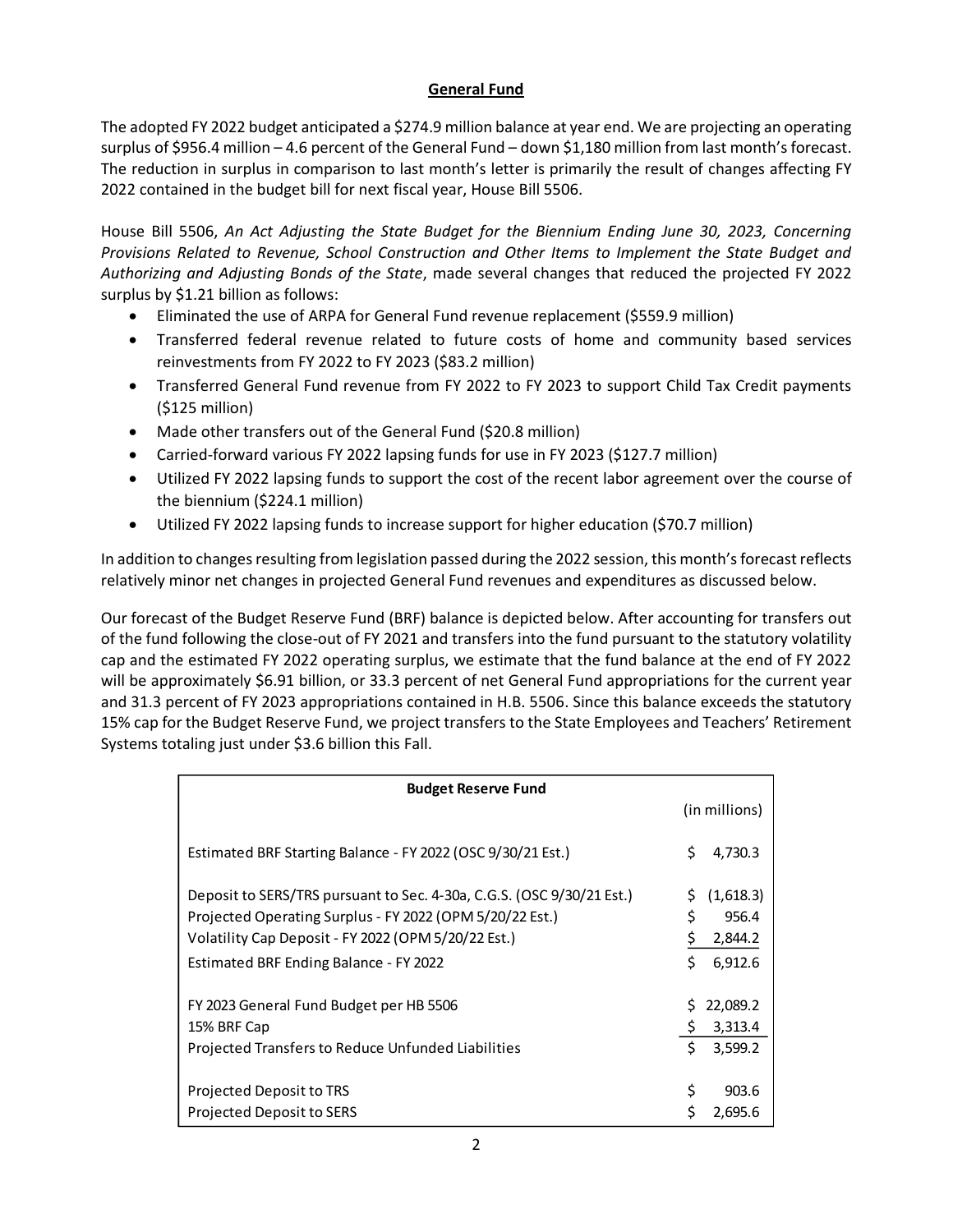### Revenues

Estimated revenues have been revised downward this month by \$758.9 million due primarily to passage of the budget act. The act eliminates \$559.9 million of American Rescue Plan Act (ARPA) revenue that was assumed in the originally adopted budget. In addition, the act transfers \$125.0 million of FY 2022 revenue to FY 2023 to fund the one-time Child Tax Credit. Also, the act transfers \$20.0 million from FY 2022 revenue for deposit to the UConn Medical Malpractice Account and \$0.8 million for the Firefighters Cancer Relief Fund. Finally, the act transfers \$83.2 million of federal grant revenue from FY 2022 to FY 2023 related to the Home and Community Based Services program. Outside of the changes made by the budget act, Estimates and Finals collections under the Personal Income Tax have been revised upward by \$100.0 million, and the Passthrough Entity Tax has been revised upward by \$75.0 million. The Estate Tax has been revised upward by \$30.0 million as collections toward the end of April exceeded expectations, likely due to the Gift Tax component of this tax. Due to the operation of the volatility cap, an additional \$175.0 million will be transferred from the General Fund to the Budget Reserve Fund due to the increase in Estimates and Finals and Pass-through Entity Tax collections discussed above.

# Expenditures

We estimate that FY 2022 net expenditures, including amounts carried forward to FY 2023, will be \$3.8 million above the level anticipated in the adopted budget. As noted above, this month's projection incorporates changes resulting from the passage of H.B. 5506, including carryforwards and deficiency transfers, as well as anticipated Finance Advisory Committee action prior to June  $30<sup>th</sup>$ . In aggregate, FY 2022 spending is anticipated to exceed the level in the originally adopted budget by \$3.8 million, an increase of \$421.1 million from last month's estimate. A description of projected shortfalls and lapses follows.

*Deficiencies.* We currently forecast that expenditures will exceed appropriations by \$67 million in the Miscellaneous accounts of the State Comptroller, attributable in part to an estimated \$30 million in expenditures for Adjudicated Claims, for which no appropriation was made. In addition, we anticipate that expenditures in the Nonfunctional - Change to Accruals account will exceed the amount appropriated by \$37 million as a result of an increase in projected Medicaid costs attributable to FY 2022 but paid in FY 2023.

*Lapses.* The following sums totaling \$90.2 million beyond remaining programmed lapses are estimated to remain unspent this fiscal year:

- Office of Legislative Management. Personal Services will lapse \$1.4 million.
- Auditors of Public Accounts. A lapse of \$500,000 is forecast in the Personal Services account due to vacancies.
- Governor's Office. A lapse of \$400,000 is projected in the Personal Services account due to vacancies.
- Secretary of the State. A lapse of \$116,000 is projected in the Personal Services account due to vacancies.
- Department of Revenue Services. A lapse of \$1.8 million is projected in the Personal Services account due to vacancies.
- Office of Policy and Management. An aggregate lapse of \$1,702,204 will occur in the Tax Relief for Elderly Renters, Property Tax Relief Elderly Freeze Program, and Property Tax Relief for Veterans accounts as all expenditures for FY 2022 have been processed.
- Department of Veterans Affairs. A lapse of \$700,000 is estimated in Personal Services due to vacancies and reduced census in the skilled nursing facility.
- Division of Criminal Justice. A total lapse of \$400,000 is forecast in the Personal Services account due to vacancies.
- Department of Labor. A lapse of \$3,960,409 is forecast across a variety of accounts as a result of reduced staffing and contractual costs.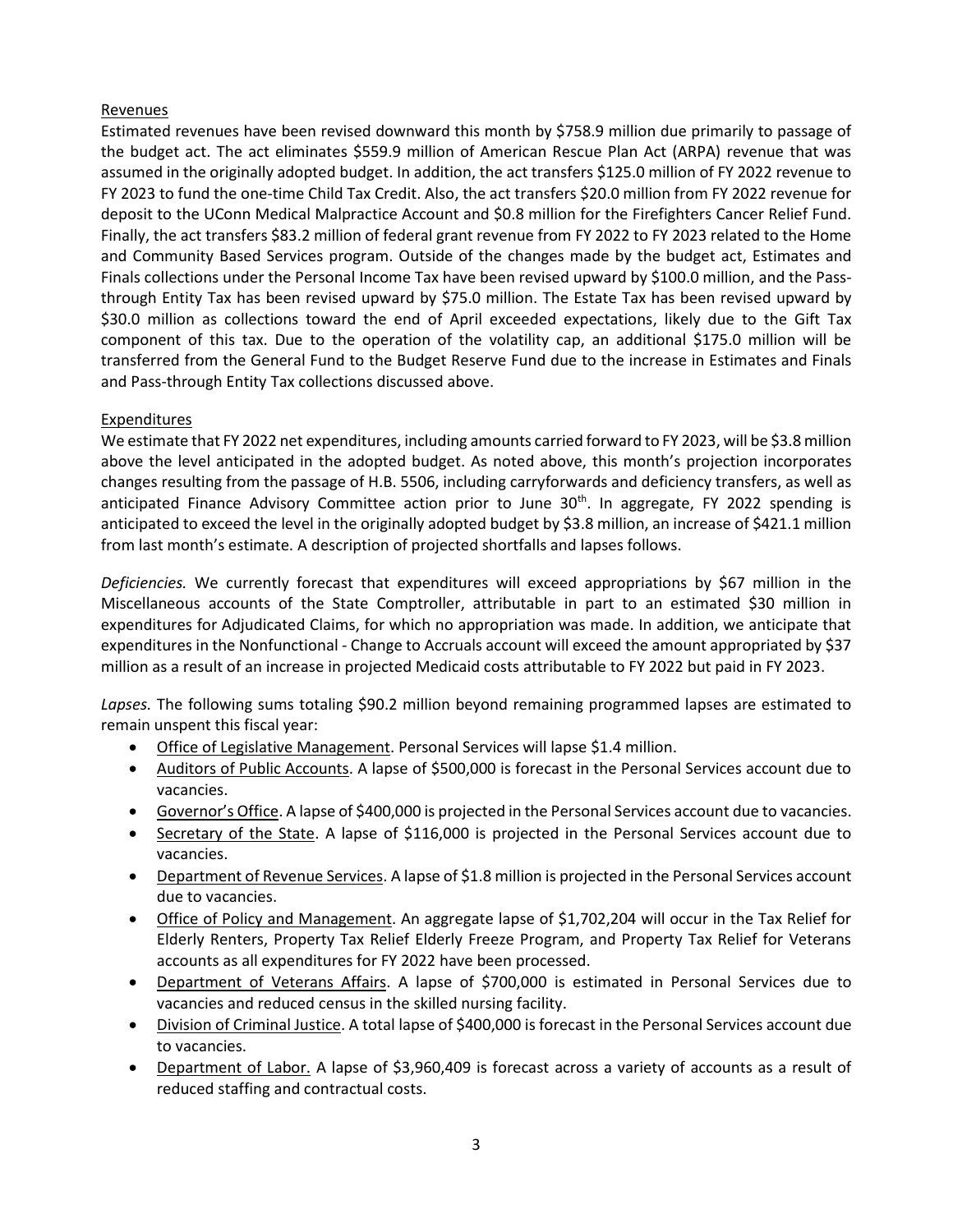- Department of Housing. A \$500,000 lapse is forecast in the Housing / Homeless account due to lower Rental Assistance Program utilization than budgeted.
- Department of Public Health. A net lapse of \$1.79 million is forecast in the Personal Services account due to vacancies.
- Office of Health Strategy. A lapse of \$300,000 is forecast in the Personal Services account due to vacancies.
- Department of Developmental Services. A net lapse of \$5.0 million is anticipated, with \$2.5 million in Personal Services due to turnover, \$1.5 million in the Behavioral Services Program due to lower caseloads and more individuals receiving services in their homes rather than in more expensive residential settings, and \$450,000 in Emergency Placements and \$600,000 in ID Partnership Initiatives based on timing of initiatives. Partially offsetting these lapses is a projected \$50,000 shortfall in the Other Expenses account.
- Department of Mental Health and Addiction Services. A \$1.0 million lapse is forecast, with \$500,000 in the Home and Community Based Services account and \$500,000 in the Young Adult Services account due to delays in hiring.
- Department of Social Services. A total of \$2.4 million is projected to lapse after factoring in the statutory carryforwards of \$93.3 million (\$89.3 million from H.B. 5506 and \$4.0 million from Public Act 21-2, June Special Session), as well as the release of the holdbacks in Personal Services and Other Expenses, which totaled \$3.5 million, and transfers from the May FAC meeting. Recent expenditures in Medicaid were higher than anticipated while pharmacy rebates came in lower. In order to ensure sufficient funds are available to support the carryforwards anticipated in H.B. 5506, DSS will be shifting approximately \$37 million in state payments into July. Note that this action is expected to increase expenditures by a corresponding amount in the nonfunctional change in accrual account within the Comptroller's Miscellaneous accounts. A lapse in Personal Services of \$500,000 is anticipated due to vacancies. Lapses of \$400,000 in Old Age Assistance, \$300,000 in Aid to the Disabled, and \$110,000 in Aid to the Blind are projected due to lower caseload levels than had been budgeted. A lapse of \$1.1 million in Human Resource Development - Hispanic Programs is also projected due to contracting delays.
- Department of Aging and Disability Services. A total lapse of \$800,000 is projected across various accounts, with most of the total related to vacancies.
- Department of Education. A total of \$7.7 million will lapse, with \$4.5 million in the Magnet School account, \$1.5 million in the Open Choice account, \$1,666,095 in the Charter School account and \$51,000 in the Local Charter School account due to enrollment below budgeted levels.
- Office of Early Childhood. A total of \$2.74 million is anticipated to lapse, including \$250,000 in Personal Services due to hiring delays, and \$2,412,000 in the Early Care and Education account and \$75,000 in the Smart Start account due to enrollment below budgeted levels.
- Teachers' Retirement Board. A total lapse of \$950,000 is anticipated, with \$1.85 million in the Retiree Health Service Cost account due to lower than budgeted health premium costs offset by a \$900,000 shortfall in the Municipal Retiree Insurance Costs account as a result of the increase in the municipal subsidy amounts per section 183 of H.B. 5506 as payments for the July – September quarter are made in June of FY 2022.
- Department of Children and Families. A total of \$20.64 million is anticipated to lapse across a variety of accounts, primarily those related to board and care, due to the continuing impact of the pandemic on agency caseloads and service utilization as well as position vacancies.
- Judicial Department. A lapse of \$4.52 million is estimated in the Personal Services account due to vacancies.
- Public Defender Services Commission. A total of \$1.72 million will lapse, with most of the underexpenditure occurring in the Assigned Counsel – Criminal and Expert Witnesses accounts due to current cost trends.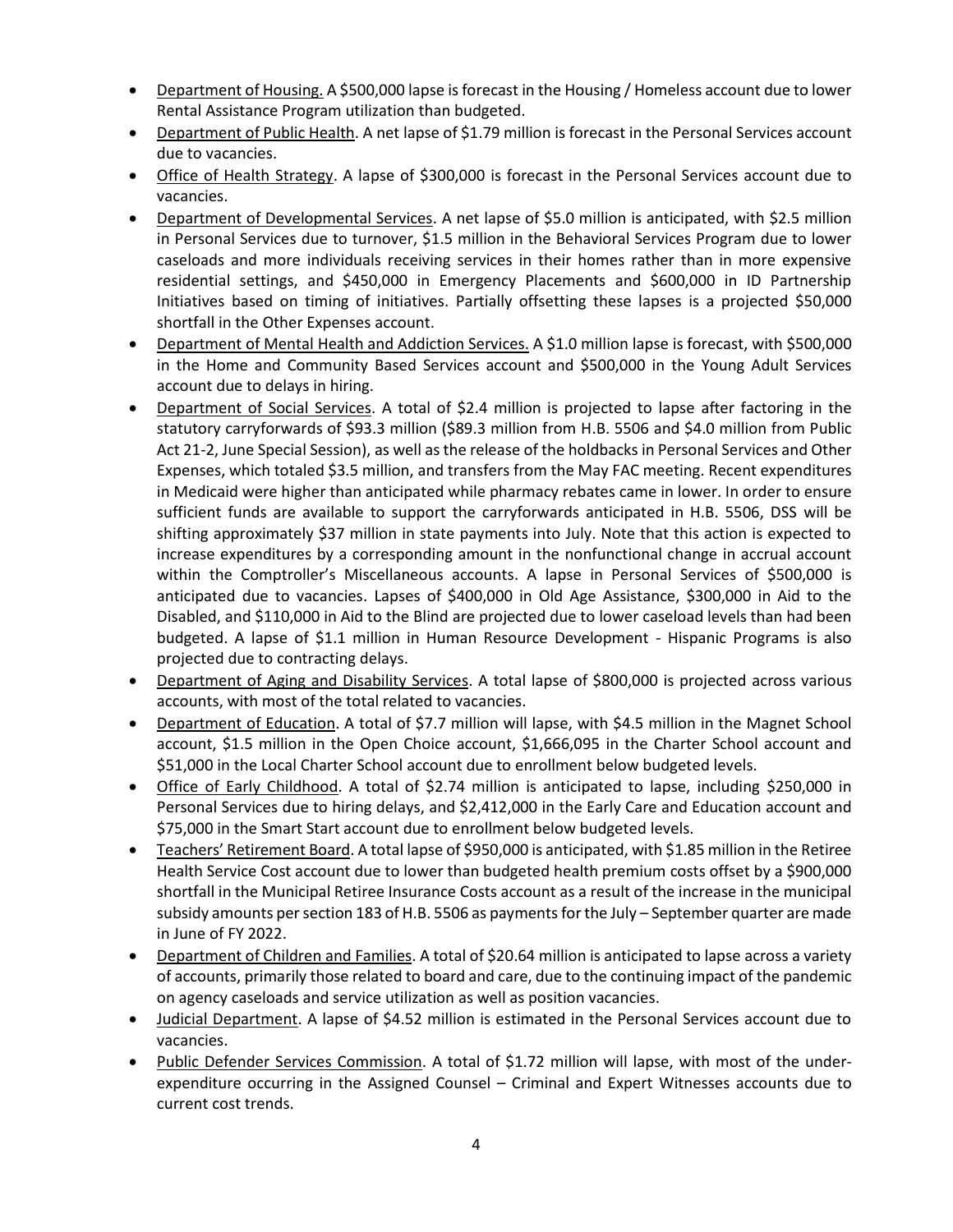- State Treasurer Debt Service. A total of \$17.7 million will lapse, primarily due to low interest rates resulting from the most recent bond sale. Of the total, \$11.3 million is in the Debt Service account and \$6.5 million in UConn 2000 Debt Service.
- State Comptroller Fringe Benefits. A total lapse of \$11.81 million is projected across a variety of accounts, with \$10.0 million of the total in the active employees' health services account, partly due to increasing retirements.
- DAS Workers' Compensation Claims. A net lapse of \$432,000 will occur due to current claim cost trends.

# **Special Transportation Fund**

The adopted budget anticipates a \$167.9 million balance from operations. We estimate that the Special Transportation Fund will end the year with an operating surplus of \$200.2 million, and that the Transportation Fund balance on June 30, 2022, will be \$441.3 million.

# Revenues

Estimated revenues have been revised downward by \$10.0 million due to weaker than anticipated collections in License, Permit and Fee revenue.

# Expenditures

In aggregate, expenditures are projected to be \$108.9 million higher than last month's projection and \$77.9 million above the level assumed in the adopted budget, primarily as a result of the carryforward of \$100 million in the Department of Transportation's Bus and Rail accounts to support IIJA matching next fiscal year.

*Lapses*. The following sums totaling \$34.1 million beyond programmed lapses are estimated to remain unspent this fiscal year.

- Department of Transportation. A net lapse of \$8.15 million is projected across a variety of accounts, including \$1.0 million in Personal Services and \$2.3 million in Other Expenses due to vacancies and winter snow and ice costs and \$4.5 million in ADA Para-transit based on current ridership trends.
- State Treasurer Debt Service. A lapse of \$22.4 million is projected primarily due to a reduction in the par amount and timing of the Fall 2022 Special Tax Obligation bond sale. The projected lapse also includes savings associated with lower than anticipated interest rates for that sale.
- State Comptroller Fringe Benefits. A net lapse of \$2.17 million is projected across a variety of accounts.
- DAS Workers' Compensation Claims. A lapse of \$1.4 million is estimated due to current claim trends.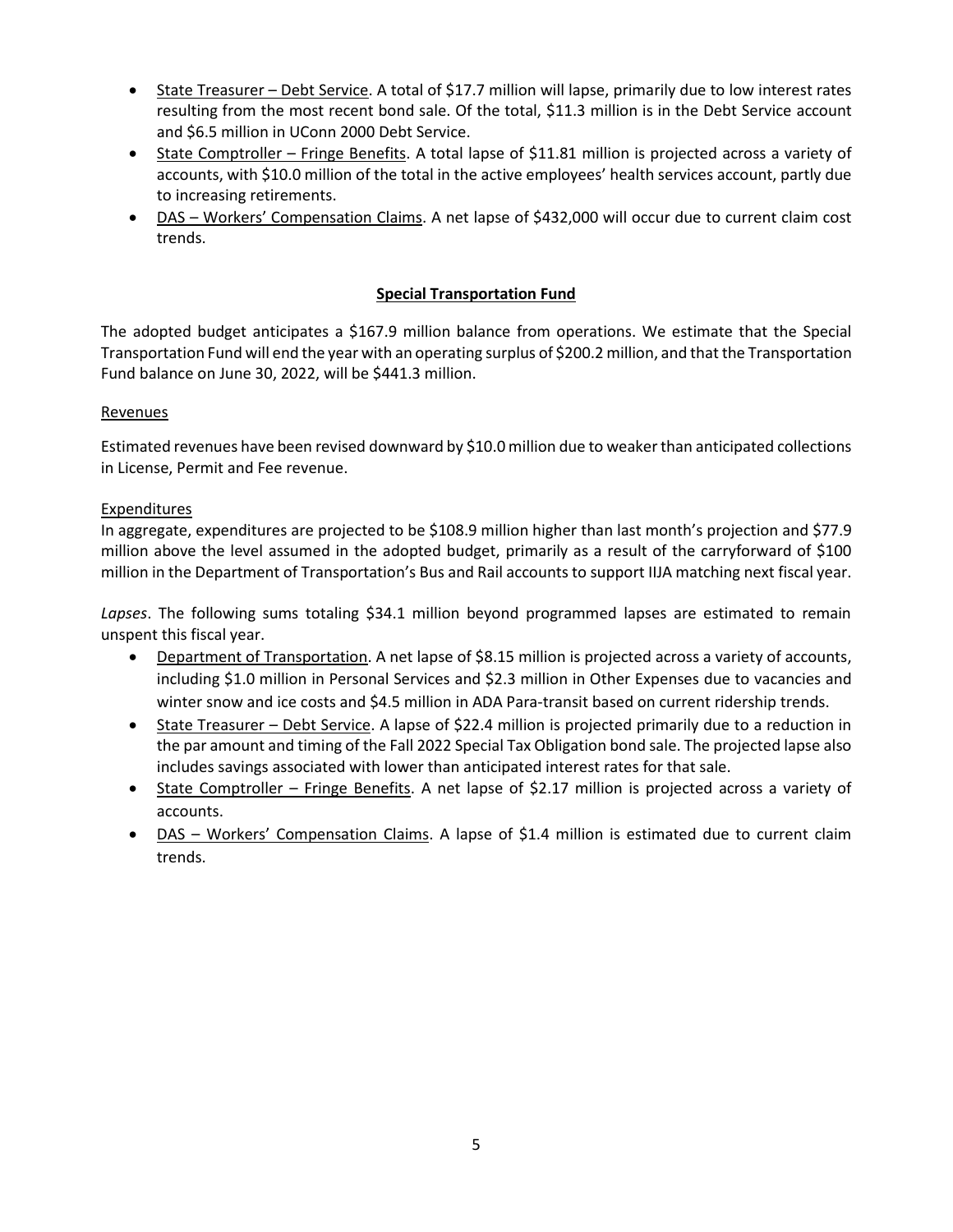As the fiscal year nears its end, these estimates will continue to be revised to reflect the impact of changes in the economy, expenditure patterns, and/or other factors.

sincerely,<br>Jeffryk Bekkam

Jeffrey R. Beckham Secretary

Attachment:

Summary Statements, FY 2022 Revenue and Expenditures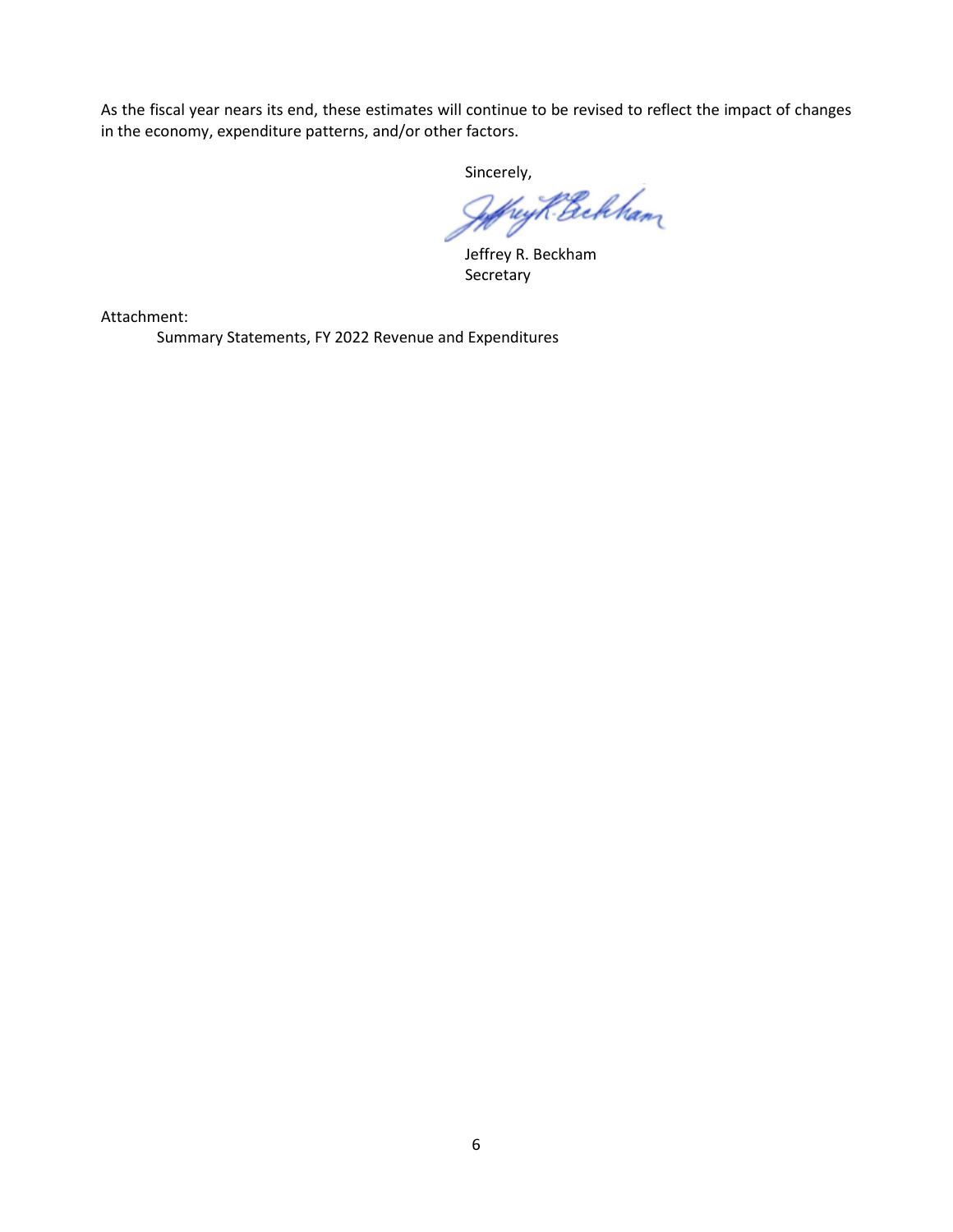# State of Connecticut Summary of Changes - FY 2022 General Fund and Special Transportation Fund Projected to June 30, 2022 As of April 30, 2022 (In Millions)

| <b>General Fund</b>                                                                                                                                                                        |                               |          |                    |
|--------------------------------------------------------------------------------------------------------------------------------------------------------------------------------------------|-------------------------------|----------|--------------------|
| <b>Balance from Operations - Prior Month</b>                                                                                                                                               |                               | \$       | 2,136.4            |
| Revenues<br>Transfers from/(to) Other Funds<br>Federal grants<br>Inheritance and Estate Tax                                                                                                | (705.7)<br>(83.2)<br>30.0     |          | (758.9)            |
| <b>Expenditures</b><br><b>Additional Requirements</b><br><b>Estimated Lapses</b><br>Miscellaneous Adjustments/Rounding                                                                     | (10.9)<br>(410.2)<br>0.0      |          | (421.1)            |
| <b>Operating Surplus - FY 2022</b>                                                                                                                                                         |                               | \$       | 956.4              |
| <b>Budget Reserve Fund</b><br>Fund Balance as of June 30, 2021<br>Deposit to SERS/TRS Pursuant to Sec. 4-30a, CGS<br><b>Volatility Cap Deposit</b><br>FY 2022 Est. Balance from Operations | (1,618.3)<br>2,844.2<br>956.4 | \$       | 4,730.3<br>2,182.2 |
| Estimated Fund Balance - June 30, 2022<br>Fund Balance as Percentage of FY 2022 General Fund                                                                                               |                               | \$       | 6,912.5<br>33.3%   |
| <b>Special Transportation Fund</b><br>Fund Balance as of June 30, 2021<br><b>Balance from Operations - Prior Month</b>                                                                     |                               | \$<br>\$ | 241.1<br>319.1     |
| Revenues<br>Licenses, Permits, Fees                                                                                                                                                        | (10.0)                        |          | (10.0)             |
| <b>Expenditures</b><br><b>Additional Requirements</b><br><b>Estimated Lapses</b><br>Miscellaneous Adjustments/Rounding                                                                     | 1.0<br>(109.9)<br>0.0         |          | (108.9)            |
| Estimated Fund Balance - June 30, 2022                                                                                                                                                     |                               | \$       | 441.3              |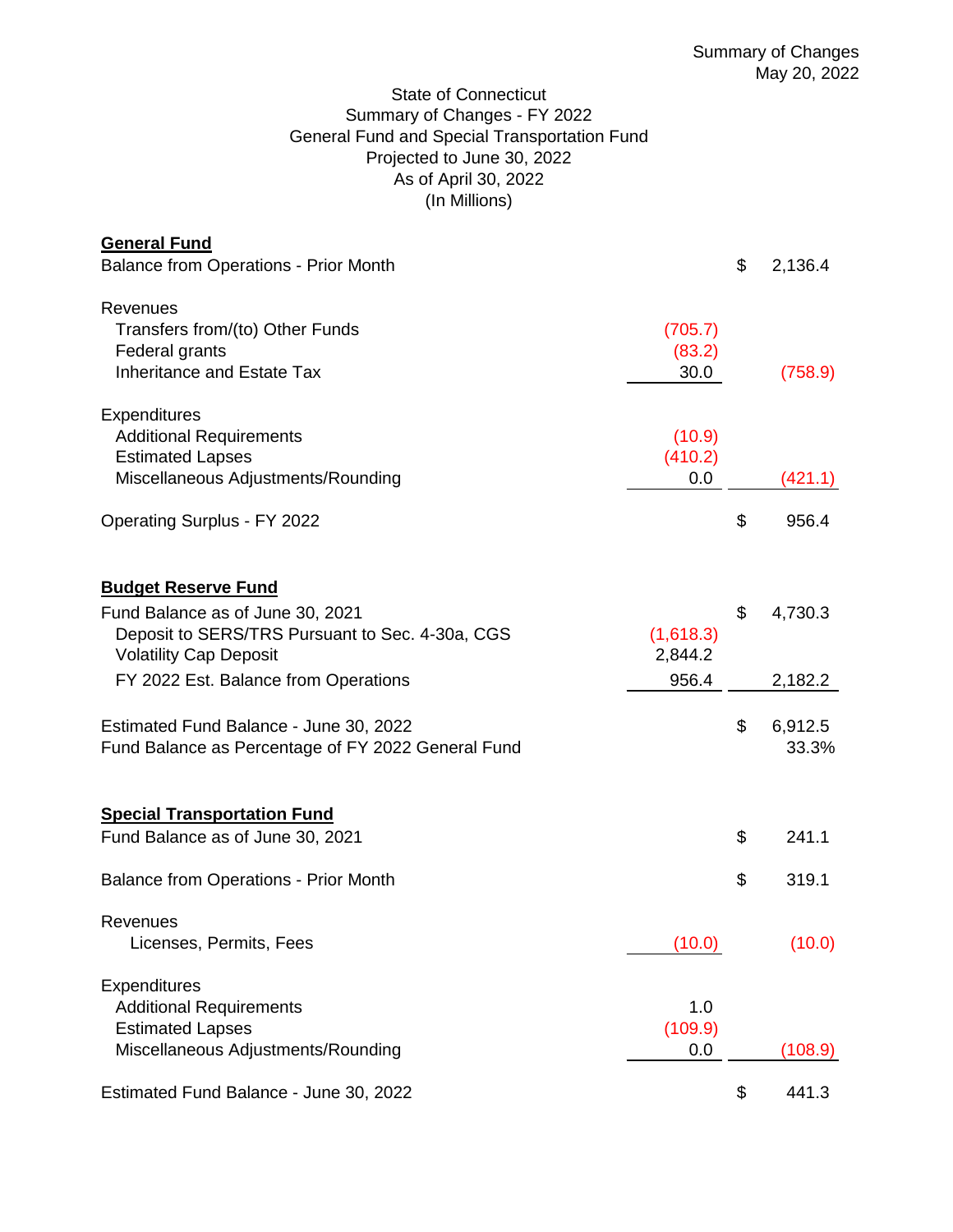#### State of Connecticut General Fund Statement of FY 2022 Revenues, Expenditures, and Results of Operations Projected to June 30, 2022 As of April 30, 2022 (In Millions)

|                                                                  |     | General                   | Revised                  |                          |           |
|------------------------------------------------------------------|-----|---------------------------|--------------------------|--------------------------|-----------|
|                                                                  |     | Assembly                  | Estimates                |                          | Over/     |
|                                                                  |     | Budget Plan <sup>1.</sup> | <b>OPM</b>               |                          | (Under)   |
| <b>REVENUE</b>                                                   |     |                           |                          |                          |           |
| Taxes                                                            | \$  | 19,634.6                  | \$22,821.1               | \$                       | 3,186.6   |
| Less: Refunds                                                    |     | (1,751.7)                 | (1,825.6)                |                          | (73.9)    |
| Taxes - Net                                                      |     | \$17,882.9                | \$ 20,995.5              | \$                       | 3,112.7   |
| <b>Other Revenue</b>                                             |     | 1,350.8                   | 1,416.3                  |                          | 65.5      |
| <b>Other Sources</b>                                             |     | 1,787.7                   | (705.2)                  |                          | (2,492.9) |
| <b>TOTAL Revenue</b>                                             |     | \$21,021.3                | \$21,706.6               | \$                       | 685.3     |
| <b>EXPENDITURES</b>                                              |     |                           |                          |                          |           |
| Initial Current Year Appropriations                              | \$  | 20,800.3                  | \$<br>20,800.3           | \$                       |           |
| Prior Year Appropriations Continued to FY 2022 <sup>2</sup>      |     |                           | 409.2                    |                          | 409.2     |
| <b>TOTAL Initial and Continued Appropriations</b>                | \$. | 20,800.3                  | \$21,209.5               | \$                       | 409.2     |
| <b>Appropriation Adjustments</b>                                 |     |                           |                          |                          |           |
| <b>TOTAL Adjusted Appropriations</b>                             |     | \$20,800.3                | \$21,209.5               | \$                       | 409.2     |
| Net Additional Expenditure Requirements                          |     |                           | 67.0                     |                          | 67.0      |
| <b>Estimated Appropriations Lapsed</b>                           |     | (53.9)                    | (117.1)                  |                          | (63.1)    |
| Estimated Appropriations to be Continued to FY 2023 <sup>2</sup> |     |                           | (432.4)                  |                          | (432.4)   |
| <b>TOTAL Estimated Expenditures</b>                              | \$  | 20,746.4                  | $\overline{\$}$ 20,727.1 | $\overline{\mathcal{S}}$ | (19.3)    |
| Net Change in Fund Balance - Continuing Appropriations           |     |                           | 23.2                     |                          | 23.2      |
| Miscellaneous Adjustments/Rounding                               |     |                           |                          |                          |           |
| Net Change in Unassigned Fund Balance - 6/30/2022                | \$  | 274.9                     | \$<br>956.4              | \$                       | 681.4     |

1. S.A. 21-15. Note that CGS Sec. 2-33c limits appropriations in FY 2022 to 99.0% of General Fund revenue. As a result, the \$274.9 million budgeted surplus is comprised of \$210.2 million due to this 99.0% limitation, plus a \$64.7 million operating surplus.

2. HB 5506 of the 2022 regular session, CGS Sec. 4-89 and other statutory provisions.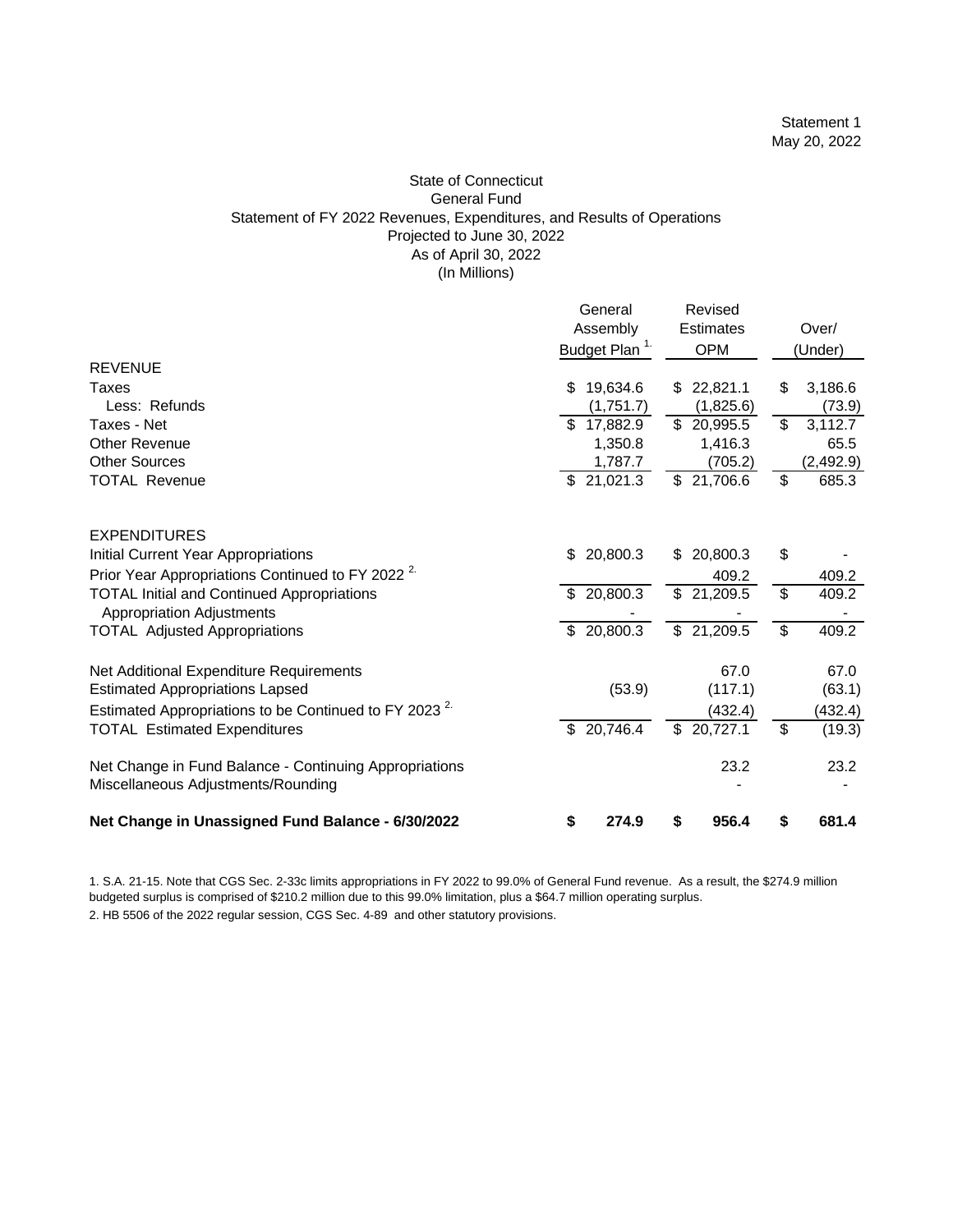# (In Millions) State of Connecticut General Fund FY 2022 Revenue Estimates Projected to June 30, 2022 As of April 30, 2022

|                                                        |          | General                   |    | Revised          |    |             |
|--------------------------------------------------------|----------|---------------------------|----|------------------|----|-------------|
|                                                        | Assembly |                           |    | <b>Estimates</b> |    | Over/       |
|                                                        |          | Budget Plan <sup>1.</sup> |    | <b>OPM</b>       |    | (Under)     |
| TAXES                                                  |          |                           |    |                  |    |             |
| Personal Income - Withholding                          | \$       | 7,371.9                   | \$ | 7,851.9          | \$ | 480.0       |
| Personal Income - Estimates and Finals                 |          | 2,989.1                   |    | 4,089.1          |    | 1,100.0     |
| Sales and Use                                          |          | 4,274.6                   |    | 4,767.3          |    | 492.8       |
| Corporation                                            |          | 1,115.6                   |    | 1,350.6          |    | 235.0       |
| Pass-through Entity Tax                                |          | 1,485.8                   |    | 2,260.8          |    | 775.0       |
| <b>Public Service Corporations</b>                     |          | 262.4                     |    | 277.4            |    | 15.0        |
| <b>Inheritance and Estate</b>                          |          | 164.4                     |    | 194.4            |    | 30.0        |
| <b>Insurance Companies</b>                             |          | 239.9                     |    | 232.4            |    | (7.5)       |
| Cigarettes                                             |          | 322.9                     |    | 324.2            |    | 1.3         |
| Real Estate Conveyance                                 |          | 267.4                     |    | 362.4            |    | 95.0        |
| <b>Alcoholic Beverages</b>                             |          | 76.6                      |    | 77.6             |    | 1.0         |
| <b>Admissions and Dues</b>                             |          | 27.3                      |    | 36.3             |    | 9.0         |
| <b>Health Provider Tax</b>                             |          | 974.7                     |    | 974.7            |    |             |
| Miscellaneous                                          |          | 62.0                      |    | 22.0             |    | (40.0)      |
| <b>TOTAL - TAXES</b>                                   | \$       | 19,634.6                  | \$ | 22,821.1         |    | \$3,186.6   |
| Less: Refunds of Taxes                                 |          | (1,571.7)                 |    | (1,651.7)        |    | (80.0)      |
| <b>Earned Income Tax Credit</b>                        |          | (173.4)                   |    | (166.8)          |    | 6.6         |
| R & D Credit Exchange                                  |          | (6.6)                     |    | (7.1)            |    | (0.5)       |
| TOTAL - TAXES - NET                                    | \$       | 17,882.9                  | \$ | 20,995.5         |    | \$3,112.7   |
| <b>OTHER REVENUE</b>                                   |          |                           |    |                  |    |             |
| <b>Transfers - Special Revenue</b>                     | \$       | 387.4                     | \$ | 402.2            | \$ | 14.8        |
| <b>Indian Gaming Payments</b>                          |          | 246.0                     |    | 246.0            |    |             |
| Licenses, Permits, Fees                                |          | 352.1                     |    | 341.6            |    | (10.5)      |
| Sales of Commodities and Services                      |          | 25.9                      |    | 23.4             |    | (2.5)       |
| Rents, Fines, Escheats                                 |          | 160.0                     |    | 215.0            |    | 55.0        |
| Investment Income                                      |          | 6.6                       |    | 7.3              |    | 0.7         |
| Miscellaneous                                          |          | 245.4                     |    | 247.4            |    | 2.0         |
| <b>Refunds of Payments</b>                             |          | (72.6)                    |    | (66.6)           |    | 6.0         |
| <b>TOTAL - OTHER REVENUE</b>                           | \$       | 1,350.8                   | \$ | 1,416.3          | \$ | 65.5        |
|                                                        |          |                           |    |                  |    |             |
| <b>OTHER SOURCES</b><br><b>Federal Grants</b>          | \$       | 1,851.9                   | \$ | 1,939.7          | \$ | 87.8        |
| Transfer from Tobacco Settlement Fund                  |          | 126.2                     |    | 126.2            |    |             |
| Transfers From/(To) Other Funds                        |          | 778.8                     |    | 73.1             |    | (705.7)     |
|                                                        |          |                           |    |                  |    |             |
| Transfers to BRF - Volatility Adjustment <sup>2.</sup> |          | (969.2)                   |    | (2,844.2)        |    | (1,875.0)   |
| TOTAL - OTHER SOURCES                                  | \$       | 1,787.7                   | \$ | (705.2)          |    | \$(2,492.9) |
| TOTAL - GENERAL FUND REVENUE                           | S        | 21,021.3                  | \$ | 21,706.6         | \$ | 685.3       |

1. Sec. 44 of S.A. 21-15.

Budget Reserve Fund. 2. The volatility cap for FY 2022 is \$3,505.7 million. Total revenue from the Estimates and Finals portion of the Personal Income Tax and the Pass-through Entity Tax that exceeds the volatility cap will be deposited into the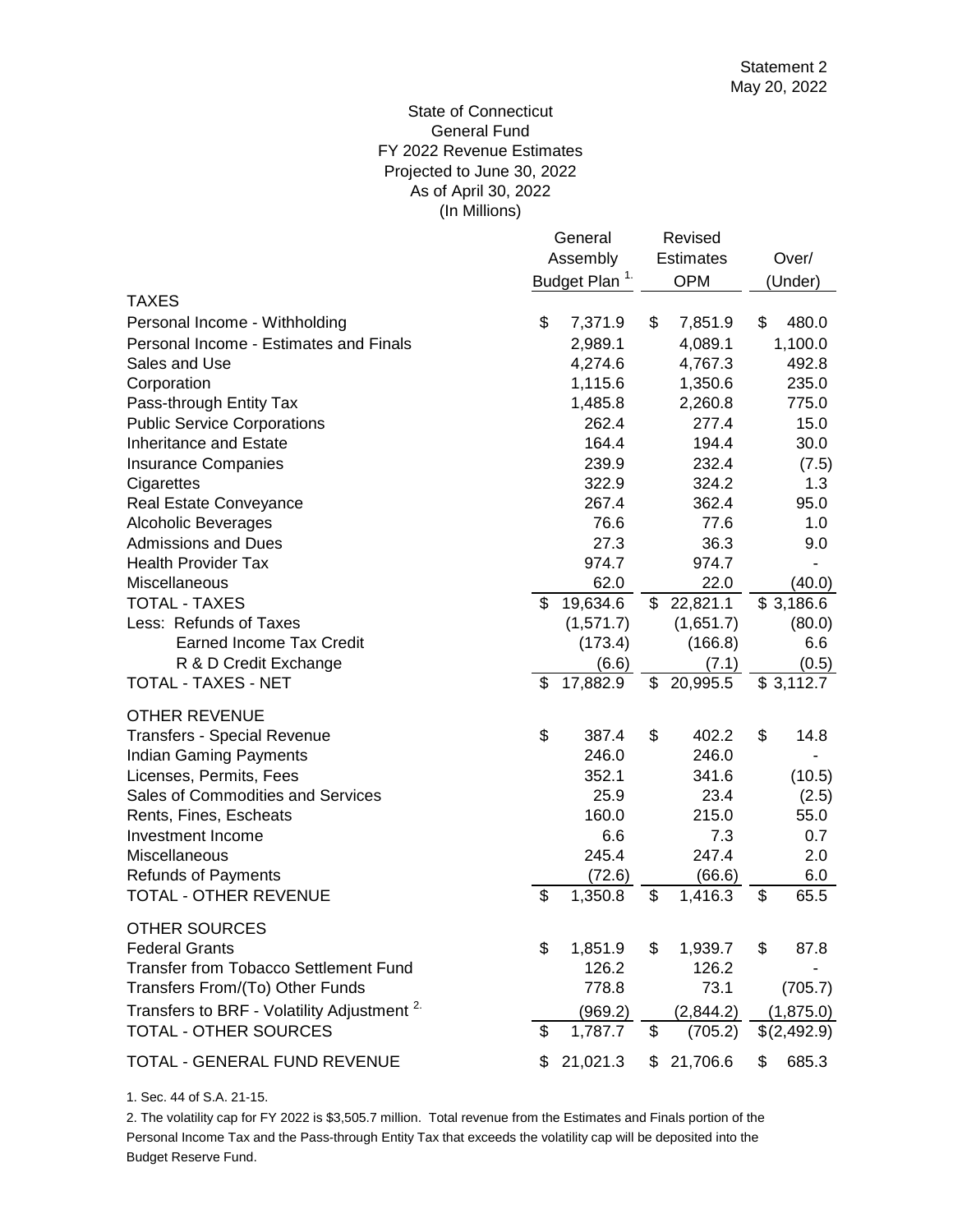# Statement 3 May 20, 2022

# State of Connecticut - General Fund FY 2022 Appropriation Adjustments - Net Additional Requirements As of April 30, 2022 Projected to June 30, 2022

| OSC - Miscellaneous | 67,000,000 |
|---------------------|------------|
| Total               | 67,000,000 |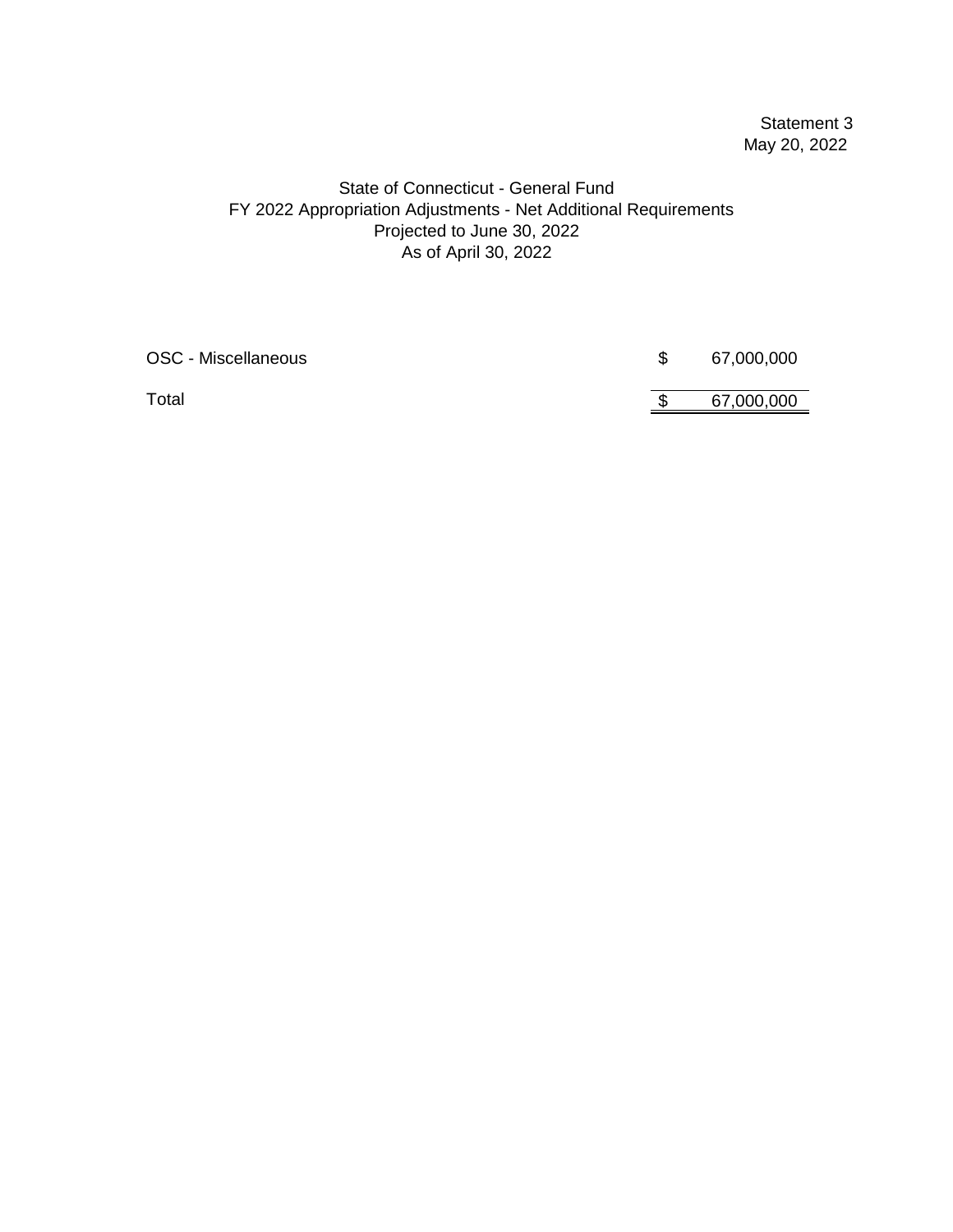State of Connecticut General Fund Estimated FY 2022 Lapses Projected to June 30, 2022 As of April 30, 2022

| <b>Unallocated Lapse</b>                           | \$<br>16,859,237 |
|----------------------------------------------------|------------------|
| Unallocated Lapse - Judicial                       | 5,000,000        |
| <b>CREATES Savings Initiative Lapse</b>            | 3,207,283        |
| Office of Legislative Management                   | 1,400,000        |
| <b>Auditors of Public Accounts</b>                 | 500,000          |
| Governor's Office                                  | 400,000          |
| Secretary of the State                             | 116,000          |
| Department of Revenue Services                     | 1,800,000        |
| Office of Policy and Management                    | 1,702,204        |
| Department of Veterans Affairs                     | 700,000          |
| Department of Administrative Services              | 500,000          |
| <b>Attorney General</b>                            | 500,000          |
| <b>Division of Criminal Justice</b>                | 400,000          |
| Department of Labor                                | 3,960,409        |
| Department of Housing                              | 500,000          |
| Department of Public Health                        | 1,794,458        |
| Office of Health Strategy                          | 300,000          |
| Department of Developmental Services               | 5,000,000        |
| Department of Mental Health and Addiction Services | 1,000,000        |
| Department of Social Services                      | 2,394,600        |
| Department of Aging and Disability Services        | 800,000          |
| Department of Education                            | 7,717,095        |
| Office of Early Childhood                          | 2,737,000        |
| <b>Teachers' Retirement Board</b>                  | 950,000          |
| Department of Children and Families                | 20,639,684       |
| <b>Judicial Department</b>                         | 4,522,912        |
| <b>Public Defender Services Commission</b>         | 1,724,000        |
| OTT - Debt Service                                 | 17,700,000       |
| OSC - Fringe Benefits                              | 11,814,058       |
| DAS - Workers' Compensation Claims                 | 432,000          |
|                                                    |                  |

Total \$ 117,070,940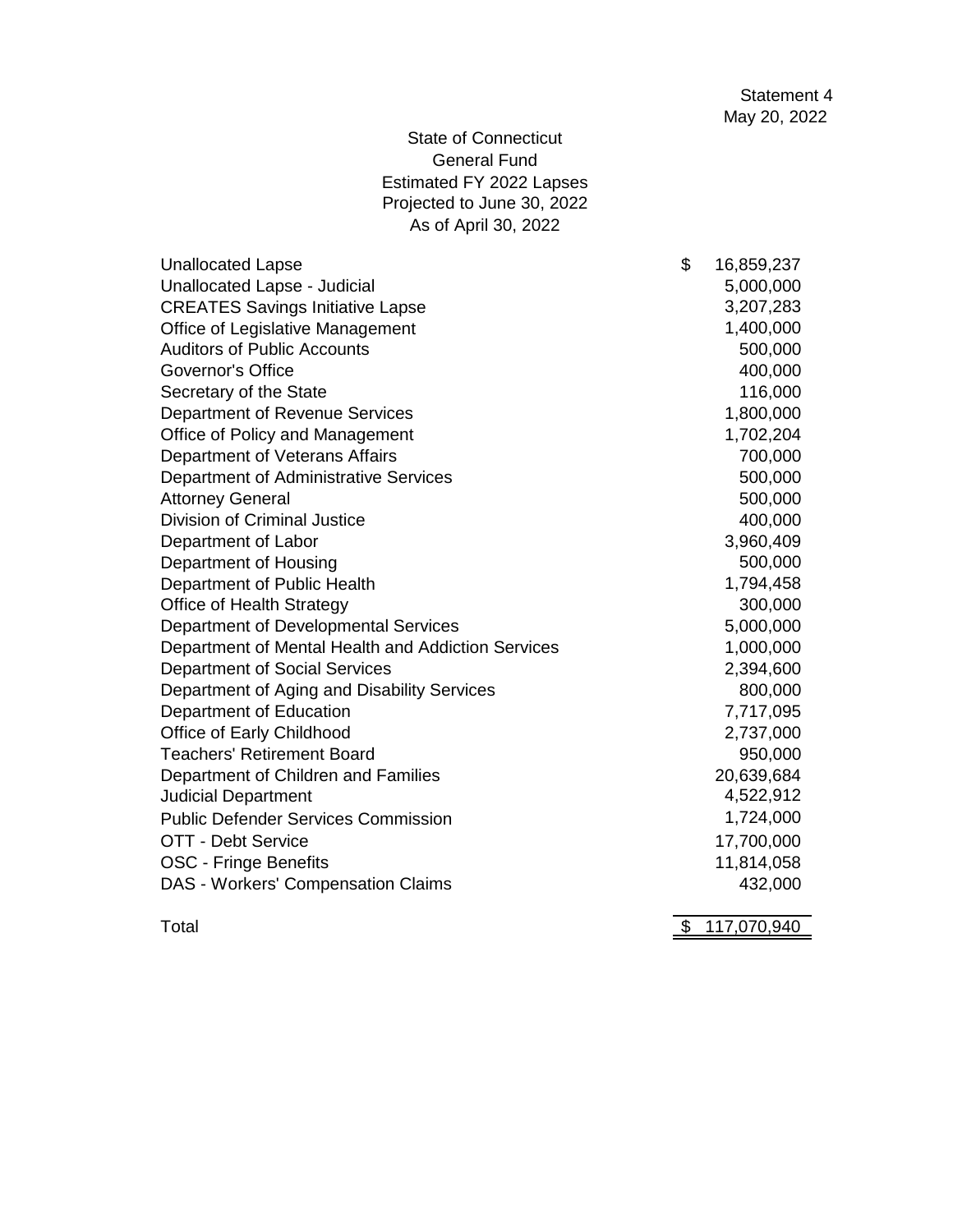Statement 5 May 20, 2022

|                                       | <b>State of Connecticut</b><br>FY 2022 General Fund<br>Monthly Summary of Operations<br>(In Millions) |              |                |                   |                 |                  |                  |                 |                  |                          |               |             |              |
|---------------------------------------|-------------------------------------------------------------------------------------------------------|--------------|----------------|-------------------|-----------------|------------------|------------------|-----------------|------------------|--------------------------|---------------|-------------|--------------|
|                                       | Budget<br>Plan <sup>1</sup>                                                                           | July<br>2021 | August<br>2021 | September<br>2021 | October<br>2021 | November<br>2021 | December<br>2021 | January<br>2022 | February<br>2022 | Revised<br>March<br>2022 | April<br>2022 | May<br>2022 | June<br>2022 |
| <b>REVENUE</b>                        | \$21,021.3                                                                                            | \$21,021.7   | \$21,021.7     | \$21,147.9        | \$21,549.0      | \$21,549.0       | \$21,912.0       | \$21,912.0      | \$22,112.0       | \$22,465.5               | \$21,706.6    |             |              |
| Appropriations                        | 20,800.3                                                                                              | 20,800.3     | 20,800.3       | 20,800.3          | 20,800.3        | 20,800.3         | 20,800.3         | 20,800.3        | 20,800.3         | 20,800.3                 | 20,800.3      |             |              |
| <b>Additional Requirements</b>        | 0.0                                                                                                   | 0.0          | 10.0           | 40.4              | 55.7            | 53.7             | 94.2             | 94.2            | 52.0             | 56.1                     | 67.0          |             |              |
| Less: Estimated Lapses                | (53.9)                                                                                                | (53.9)       | (63.9)         | (175.1)           | (201.7)         | (216.9)          | (465.8)          | (492.8)         | (507.4)          | (527.3)                  | (117.1)       |             |              |
| <b>TOTAL - Estimated Expenditures</b> | 20,746.4                                                                                              | 20,746.4     | 20,746.4       | 20,665.6          | 20,654.3        | 20,637.1         | 20,428.7         | 20,401.7        | 20,345.0         | 20,329.1                 | 20,750.2      | 0.0         | 0.0          |
| <b>Operating Balance</b>              | 274.9                                                                                                 | 275.3        | 275.3          | 482.3             | 894.7           | 911.9            | 1,483.3          | 1,510.3         | 1,767.0          | 2,136.4                  | 956.4         | 0.0         | 0.0          |
| Misc. Adjustments/Rounding            | 0.0                                                                                                   | 0.0          | 0.0            | 0.0               | 0.0             | 0.0              | 0.0              | 0.0             | 0.0              | 0.0                      | 0.0           |             |              |
| Est. Operating Balance - 6/30/22      | \$274.9                                                                                               | \$275.3      | \$275.3        | \$482.3           | \$894.7         | \$911.9          | \$1,483.3        | \$1,510.3       | \$1,767.0        | \$2,136.4                | \$956.4       | \$0.0       | \$0.0        |

1. S.A. 21-15.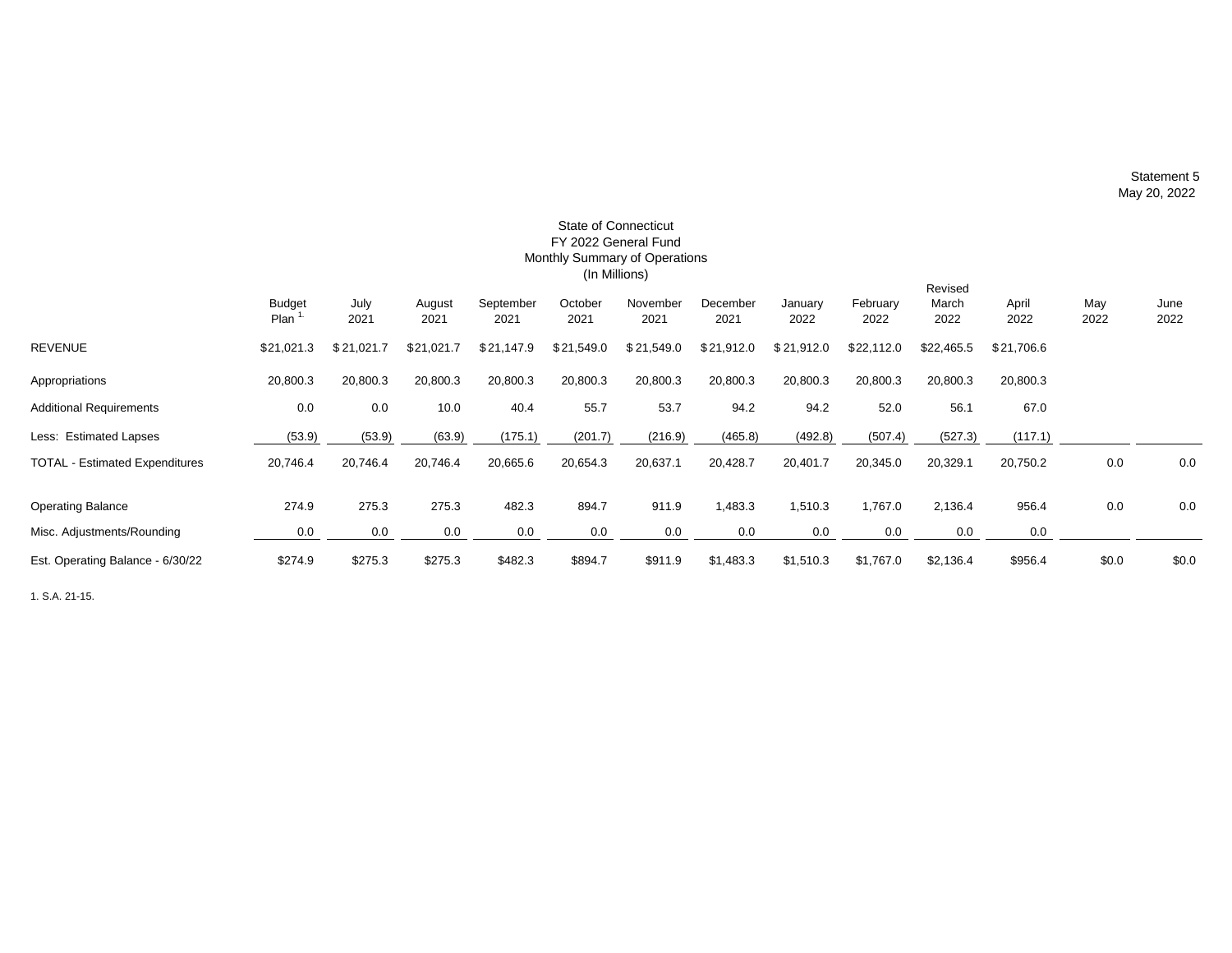# State of Connecticut Special Transportation Fund Analysis of FY 2022 Budget Plan Projected to June 30, 2022 As of April 30, 2022 (In Millions)

|                                                                                       | General<br>Assembly<br>Budget Plan <sup>1</sup> | Revised<br><b>Estimates</b><br><b>OPM</b> |                | Over/<br>(Under) |
|---------------------------------------------------------------------------------------|-------------------------------------------------|-------------------------------------------|----------------|------------------|
| Fund Balance as of June 30, 2021                                                      | 245.8<br>\$                                     | \$241.1                                   | \$             | (4.7)            |
| <b>REVENUE</b>                                                                        |                                                 |                                           |                |                  |
| <b>Taxes</b>                                                                          | \$1,494.6                                       | \$1,592.9                                 | \$             | 98.3             |
| Less: Refunds of Taxes                                                                | (15.5)                                          | (16.9)                                    |                | (1.4)            |
| Taxes - Net                                                                           | 1,479.1                                         | 1,576.0                                   |                | 96.9             |
| <b>Other Revenue</b>                                                                  | 410.6                                           | 423.9                                     |                | 13.3             |
| <b>TOTAL - Revenue</b>                                                                | \$1,889.7                                       | \$1,999.9                                 | \$             | 110.2            |
| <b>EXPENDITURES</b>                                                                   |                                                 |                                           |                |                  |
| Appropriations                                                                        | \$1,833.8                                       | \$1,833.8                                 | \$             |                  |
| Prior Year Appropriations Continued to FY 2022 <sup>2</sup>                           |                                                 | 40.6                                      |                | 40.6             |
| <b>TOTAL Initial and Continued Appropriations</b><br><b>Appropriation Adjustments</b> | \$1,833.8                                       | \$1,874.4                                 | $\mathfrak{L}$ | 40.6             |
| <b>TOTAL Adjusted Appropriations</b>                                                  | \$1,833.8                                       | \$1,874.4                                 | $\mathfrak{L}$ | 40.6             |
| Net Additional Expenditure Requirements                                               |                                                 |                                           |                |                  |
| <b>Estimated Appropriations Lapsed</b>                                                | (112.0)                                         | (34.1)                                    |                | 77.9             |
| Estimated Appropriations to be Continued to FY 2023 <sup>2.</sup>                     |                                                 | (122.8)                                   |                | (122.8)          |
| <b>TOTAL Estimated Expenditures</b>                                                   | \$1,721.8                                       | \$1,717.5                                 | \$             | (4.3)            |
| Net Change in Fund Balance - Continuing Appropriations                                |                                                 | 82.2                                      |                | 82.2             |
| Miscellaneous Adjustments/Rounding                                                    |                                                 |                                           |                |                  |
| Net Change in Unassigned Fund Balance - FY 2022                                       | 167.9<br>\$                                     | 200.2<br>\$                               | \$             | 32.3             |
| Estimated Fund Balance - June 30, 2022                                                | \$<br>413.7                                     | \$<br>441.3                               | \$             | 27.6             |

<sup>1.</sup> S.A. 21-15. Note that CGS Sec. 2-33c limits appropriations in FY 2022 to 99.0% of Special Transportation Fund revenue. As a result, the \$167.9 million budgeted surplus is comprised of \$18.9 million due to this 99.0% limitation, plus a \$149.0 million operating surplus.

2. HB 5506 of the 2022 regular session, CGS Sec. 4-89 and other statutory provisions.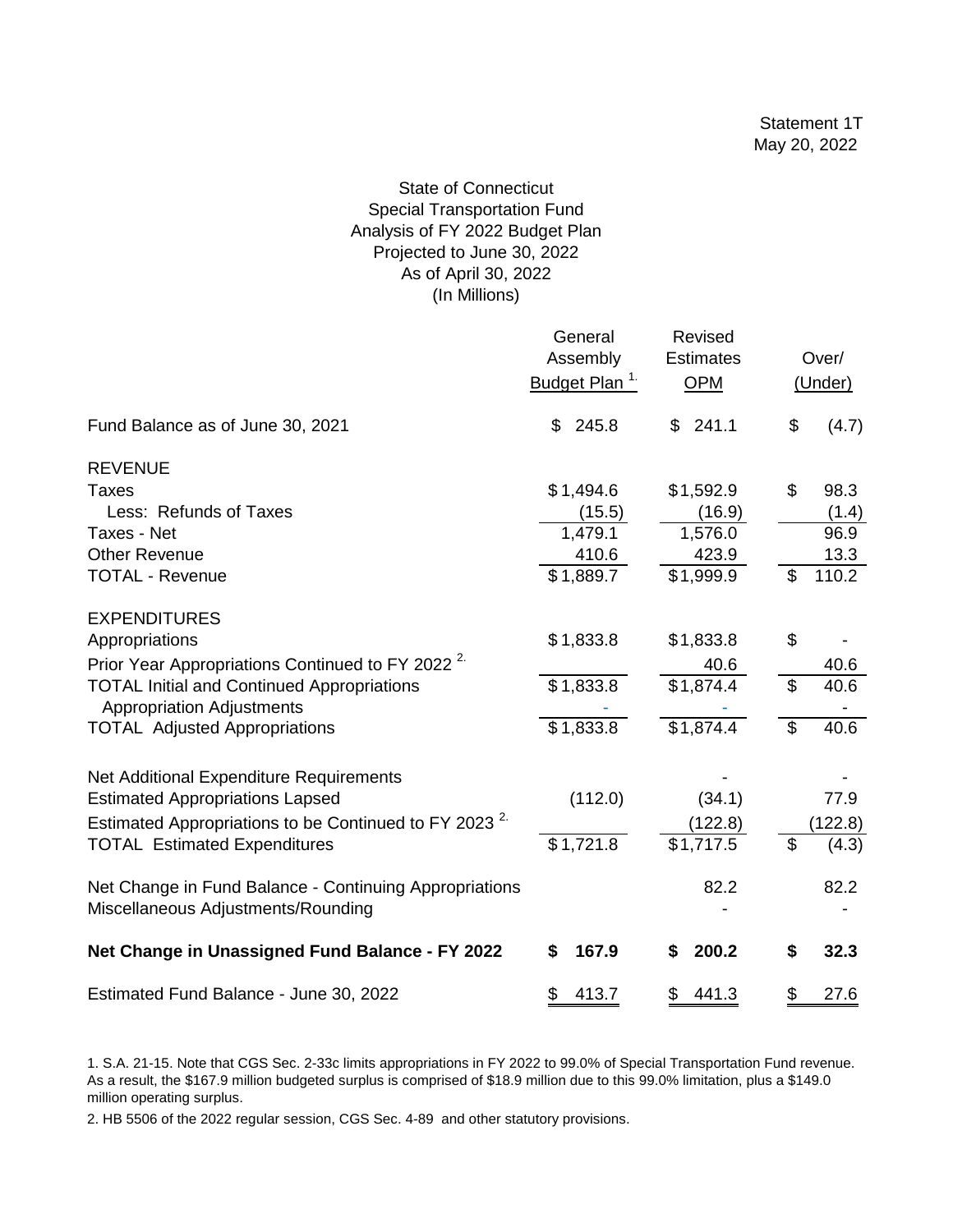# As of April 30, 2022 (In Millions) State of Connecticut Special Transportation Fund FY 2022 Revenue Estimates Projected to June 30, 2022

|                                             | General<br>Assembly<br>Budget Plan <sup>1.</sup> |         |    | Revised<br><b>Estimates</b><br><b>OPM</b> | Over/<br>(Under) |
|---------------------------------------------|--------------------------------------------------|---------|----|-------------------------------------------|------------------|
| <b>TAXES</b>                                |                                                  |         |    |                                           |                  |
| <b>Motor Fuels</b>                          | \$                                               | 480.3   | \$ | 390.3                                     | \$<br>(90.0)     |
| Oil Companies                               |                                                  | 250.4   |    | 390.4                                     | 140.0            |
| Sales & Use Tax                             |                                                  | 670.0   |    | 689.3                                     | 19.3             |
| Sales Tax DMV                               |                                                  | 93.9    |    | 122.9                                     | 29.0             |
| <b>TOTAL - TAXES</b>                        |                                                  | 1,494.6 |    | 1,592.9                                   | 98.3             |
| Less: Refunds of Taxes                      |                                                  | (15.5)  |    | (16.9)                                    | (1.4)            |
| TOTAL - TAXES - NET                         | \$                                               | 1,479.1 | \$ | 1,576.0                                   | \$<br>96.9       |
| <b>OTHER REVENUE</b>                        |                                                  |         |    |                                           |                  |
| <b>Motor Vehicle Receipts</b>               | \$                                               | 264.2   | \$ | 291.7                                     | \$<br>27.5       |
| Licenses, Permits, Fees                     |                                                  | 140.8   |    | 130.8                                     | (10.0)           |
| Interest Income                             |                                                  | 5.1     |    | 2.0                                       | (3.1)            |
| <b>Federal Grants</b>                       |                                                  | 11.0    |    | 11.0                                      |                  |
| Transfers (To)/From Other Funds             |                                                  | (5.5)   |    | (5.5)                                     |                  |
| <b>Refunds of Payments</b>                  |                                                  | (5.0)   |    | (6.1)                                     | (1.1)            |
| <b>TOTAL - OTHER REVENUE</b>                | $\mathcal{S}$                                    | 410.6   | \$ | 423.9                                     | \$<br>13.3       |
| TOTAL - SPECIAL TRANSPORTATION FUND REVENUE | \$                                               | 1,889.7 | \$ | 1,999.9                                   | \$<br>110.2      |

1. Sec. 45 of S.A. 21-15.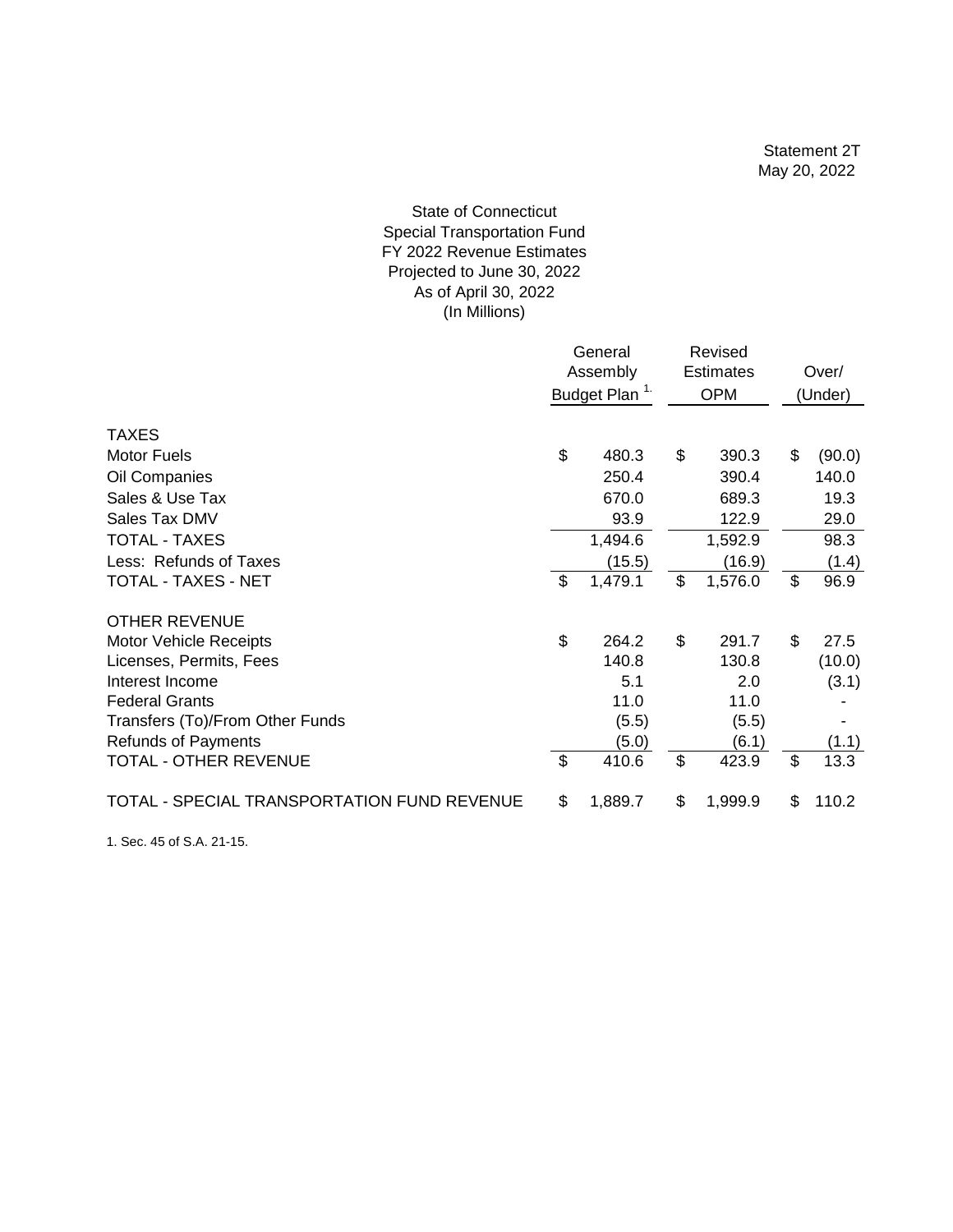Statement 3T May 20, 2022

State of Connecticut Special Transportation Fund FY 2022 Appropriation Adjustments - Net Additional Requirements Projected to June 30, 2022 As of April 30, 2022

No additional requirements **ACCO** SACCO SUMPARE AND SUMPARE SUMPARE AND THE SUMPARE SUMPARE SUMPARE SUMPARE SUMPARE

Total  $\frac{1}{\sqrt{2}}$  -  $\frac{1}{\sqrt{2}}$  -  $\frac{1}{\sqrt{2}}$  -  $\frac{1}{\sqrt{2}}$  -  $\frac{1}{\sqrt{2}}$  -  $\frac{1}{\sqrt{2}}$  -  $\frac{1}{\sqrt{2}}$  -  $\frac{1}{\sqrt{2}}$  -  $\frac{1}{\sqrt{2}}$  -  $\frac{1}{\sqrt{2}}$  -  $\frac{1}{\sqrt{2}}$  -  $\frac{1}{\sqrt{2}}$  -  $\frac{1}{\sqrt{2}}$  -  $\frac{1}{\sqrt{2}}$  -  $\frac{1$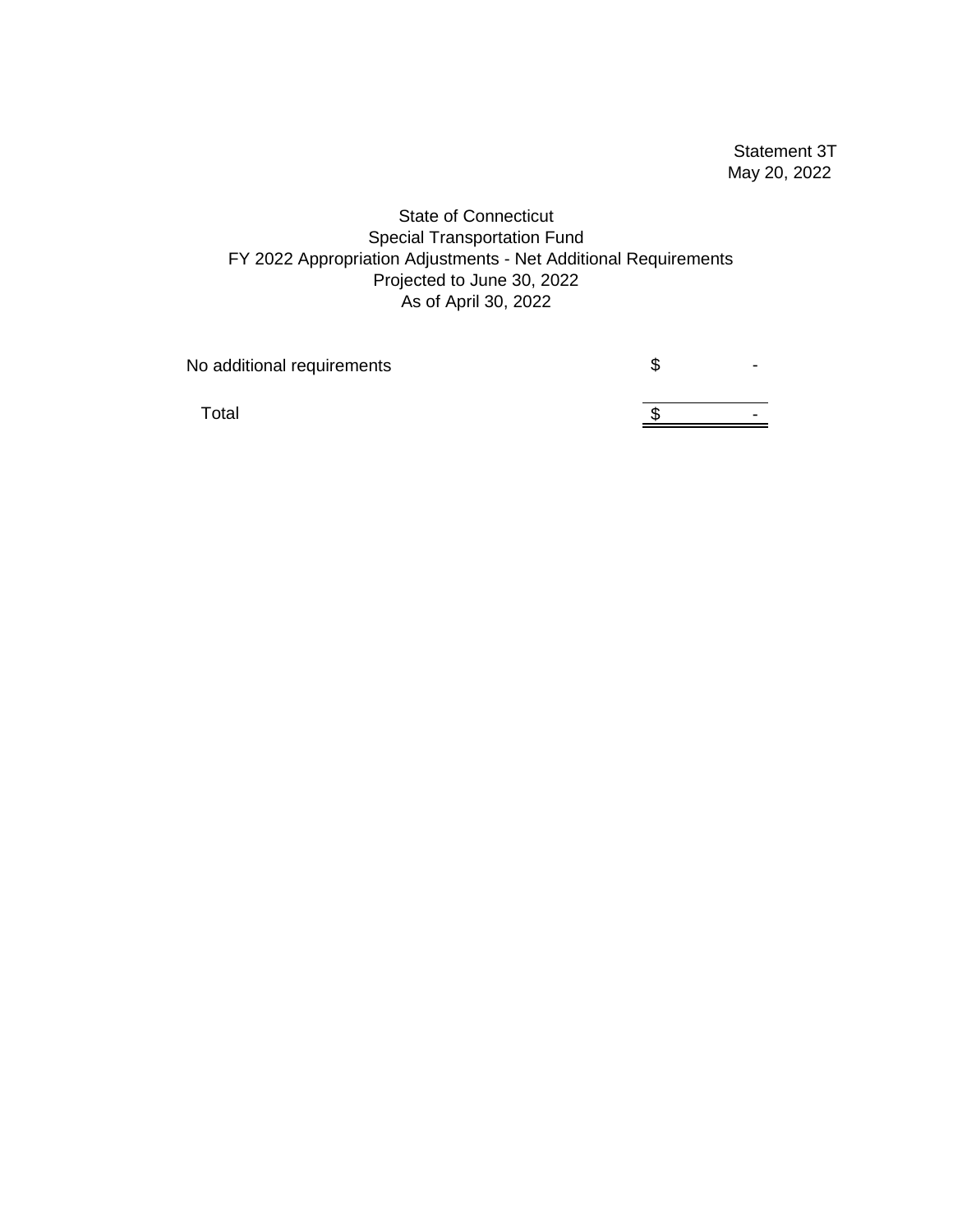State of Connecticut Special Transportation Fund FY 2022 Estimated Lapses Projected to June 30, 2022 As of April 30, 2022

| <b>Unallocated Lapse</b>                                | S |            |
|---------------------------------------------------------|---|------------|
| Temporary Federal Support for Transportation Operations |   |            |
| Department of Transportation                            |   | 8,150,000  |
| OTT - Debt Service                                      |   | 22,400,000 |
| <b>OSC - Fringe Benefits</b>                            |   | 2,169,838  |
| DAS - Workers' Compensation Claims                      |   | 1,400,000  |
|                                                         |   |            |
| Total                                                   |   | 34,119,838 |